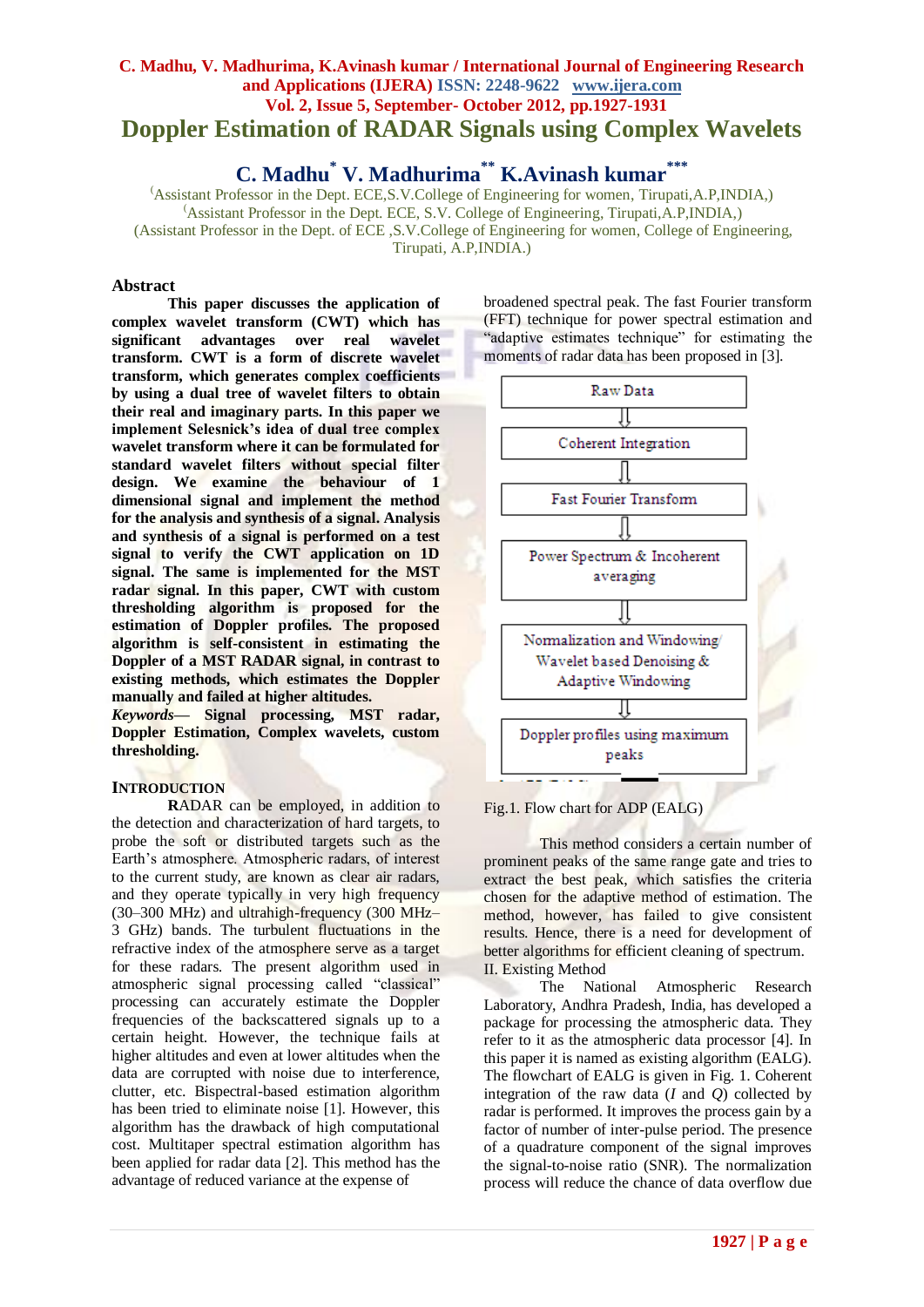to any other succeeding operation. The data are windowed to reduce the leakage and picket fence effects. The spectrum of the signal is computed using FFT. The incoherent integration improves the detectability of the Doppler spectrum. The radar echoes may be corrupted by ground clutter, system bias, interference, etc. The data is to be cleaned from these problems before going for analysis. After performing power spectrum cleaning, one has to manually select a proper window size depending upon the wind shear [6], etc., from which the Doppler profile is estimated by using a maximum peak detection method [3].



Fig.2. Typical spectra of the east beam. (a) Before Spectral cleaning. (b) Doppler profile of east beam using the EALG.

The EALG is able to detect the Doppler clearly up to 11 km as the noise level is very low. Above 11 km, noise is dominating, and, hence, the accuracy of the Doppler estimated using the EALG is doubtful as is discussed in the subsequent sections. To overcome the effect of noise at high altitudes, a wavelet-based denoising algorithm is applied to the radar data before computing its spectrum [5]. This paper gives better results compared to [4], but this method fails to extract the exact frequency components after denoising at higher altitudes. To overcome this effect we proposed a new method, where spectrum is estimated prior to denoising and then denoised using Complex Wavelet Transform (CWT) with the help of Custom thresholding method. It is named as proposed algorithm (PALG) in this letter.

#### **III. Complex Wavelet Transform (CWT)**

Complex wavelet transforms (CWT) uses complex-valued filtering (analytic filter) that decomposes the real/complex signals into real and imaginary parts in transform domain. The real and imaginary coefficients are used to compute amplitude and phase information, just the type of information needed to accurately describe the energy localization of oscillating functions (wavelet basis). The Fourier transform is based on complex-

valued oscillating sinusoids  

$$
e^{j\Omega t} = \cos(\Omega t) + j\sin(\Omega t)
$$

The corresponding complex-valued scaling function and complex-valued wavelet is given as

 $\psi_{c}(t) = \psi_{r}(t) + j \psi_{i}(t)$ 

where  $\psi_r(t)$  is real and even,

 $j \psi_i(t)$  is imaginary and odd.

Gabor introduced the Hilbert transform into signal theory in [9], by defining a complex extension of a real signal  $f(t)$  as:

$$
x(t) = f(t) + j g(t)
$$

where,  $g(t)$  is the Hilbert transform of  $f(t)$  and denoted as  $H\{f(t)\}\$  and  $j = (-1)^{1/2}$ .

The signal  $g(t)$  is the 90<sup>°</sup> shifted version of  $f(t)$  as shown in figure (3.1 a). The real part  $f(t)$  and imaginary part  $g(t)$  of the analytic signal  $x(t)$  are also termed as the 'Hardy Space' projections of original real signal  $f(t)$  in Hilbert space. Signal  $g(t)$  is orthogonal to  $f(t)$ . In the

time domain, 
$$
g(t)
$$
 can be represented as [7]  

$$
g(t) = H\{f(t)\} = \frac{1}{\pi} \int_{-\infty}^{\infty} \frac{f(t)}{t - \tau} d\tau = f(t)^* \frac{1}{\pi t}
$$

If  $F(\omega)$  is the Fourier transform of signal  $f(t)$  and  $G(\omega)$  is the Fourier transform of signal  $g(t)$ , then the Hilbert transform relation between  $f(t)$  and  $g(t)$  in the frequency domain is given by

$$
G(\omega) = F\{H\{f(t)\}\} = -j\operatorname{sgn}(\omega) F(\omega)
$$

where,  $-i$  sgn( $\omega$ ) is a modified 'signum' function.

This analytic extension provides the estimate of instantaneous frequency and amplitude of the given signal  $x(t)$  as:

$$
\text{Magnitude of } x(t) = \sqrt{\left(f(t)^2 + g(t)^2\right)^2}
$$

Angle of  $x(t) = \tan^{-1}[g(t) / f(t)]$ 

The other unique benefit of this quadrature representation is the non-negative spectral representation in Fourier domain [7] and [8], which leads toward half the bandwidth utilization. The reduced bandwidth consumption is helpful to avoid aliasing of filter bands especially in multirate signal processing applications. The reduced aliasing of filter bands is the key for shift-invariant property of CWT. In one dimension, the so-called dual-tree complex wavelet transform provides representation of a signal  $x(n)$  in terms of complex wavelets, composed of real and imaginary parts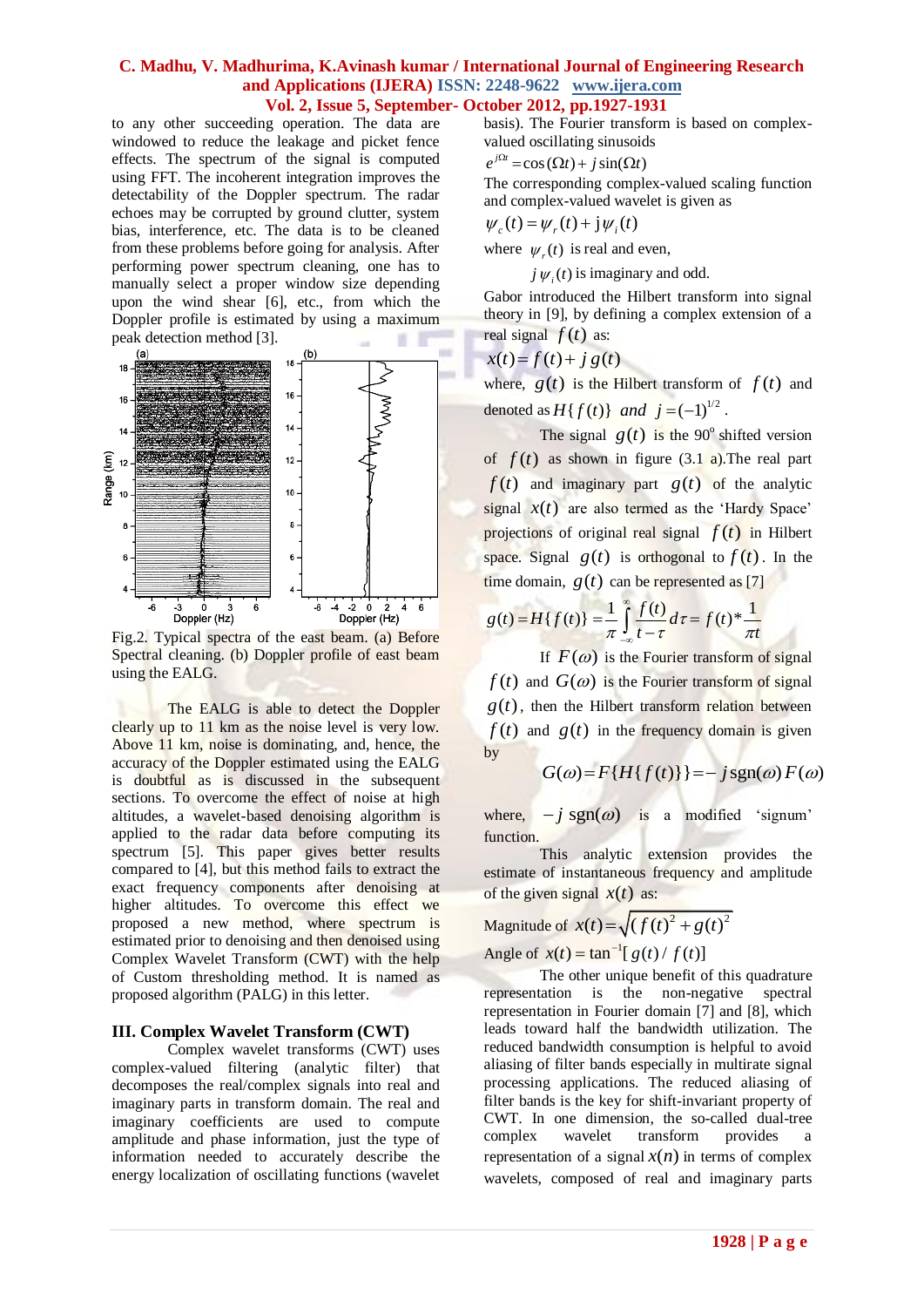which are in turn wavelets themselves. Figure 3 shows the Analysis and Synthesis of Dual tree  $\left( a\right)$ 

complex wavelet transform for three levels.



 $(b)$ 



Fig.3. Three Level (a) Analysis filter bank for Dual Tree-CWT (b) Synthesis filter bank for Dual Tree-CWT

#### **III. CUSTOM THRESHOLDING**

To overcome the pulse broadening effect in improved thresholding function a new function called customized thresholding function is introduced. The Custom thresholding function is continuous around the threshold, and which can be adapted to the characteristics of the input signal.

Based on extensive experiments, we could see that soft- thresholding outperforms hardthresholding in general. However, there were also cases where hard-thresholding yielded a much superior result, and in those cases the quality of the estimate could be improved by using a custom thresholding function which is similar to the hard-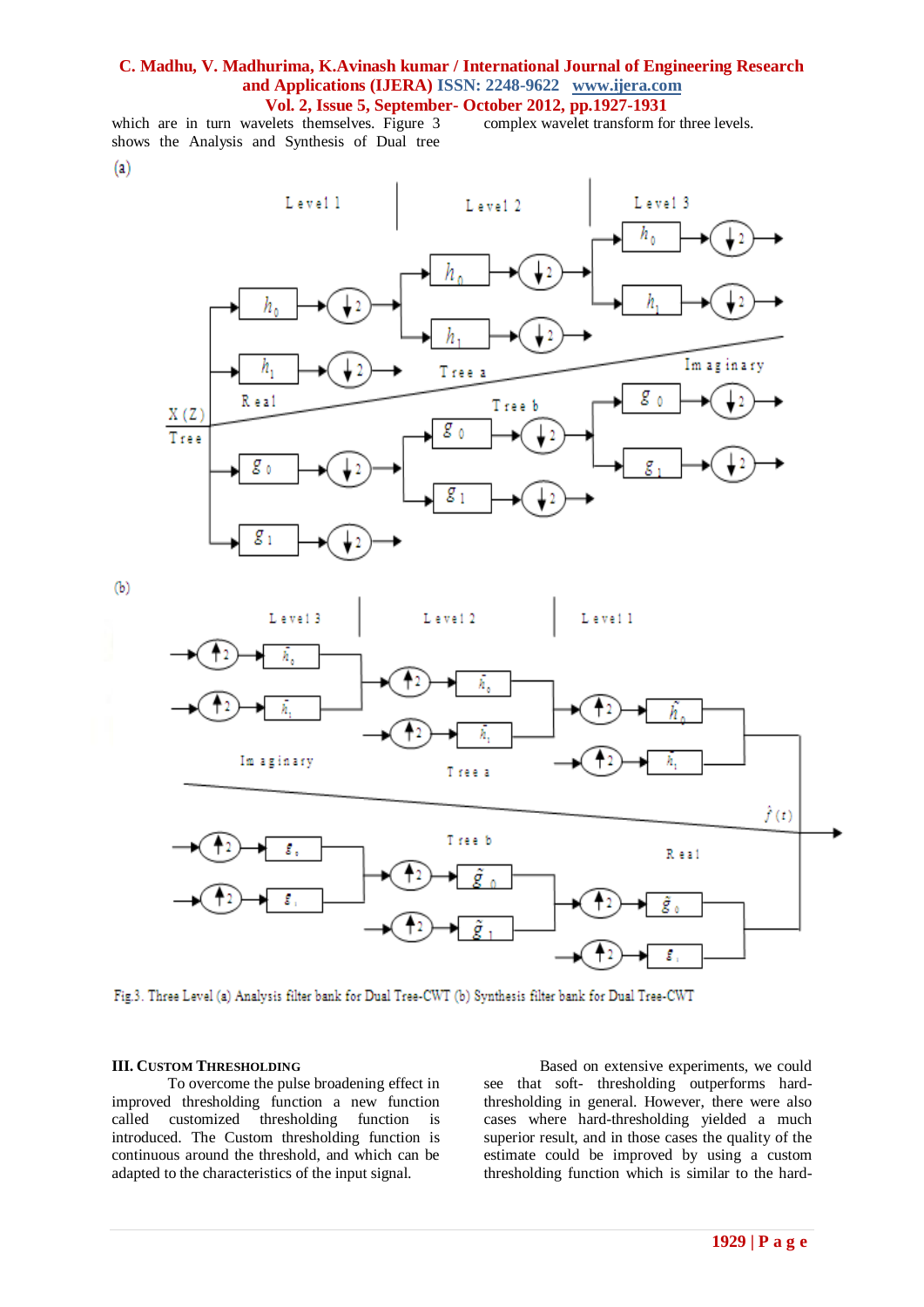thresholding function but with a smooth transition around the threshold  $\lambda$ . Based on these observations, we defined a new custom thresholding function as follows:

$$
f_c(x) = \begin{cases} x - sgn(x)(1-\alpha)\lambda & \text{if } |x| \ge \lambda \\ 0 & \text{if } |x| \le \lambda \\ \alpha \lambda \left(\frac{|x| - \gamma}{\lambda - \gamma}\right)^2 \left\{(\alpha - 3)\left(\frac{|x| - \gamma}{\lambda - \gamma}\right) + 4 - \alpha\right\} \text{ otherwise} \end{cases}
$$

where  $0 < \gamma < \lambda$  and  $0 \leq \alpha \leq 1$ . This idea is similar to that of the *semisoft* or *firm shrinkage*  proposed by Gao and Bruce [10], and the *nonnegative garrote* thresholding function suggested by Gao [10], in the sense that they are continuous at  $\lambda$ and can adapted to the signal characteristics. In our definition of  $f_c(x)$ ,  $\gamma$  is the cut-off value, below which the wavelet coefficients are set zero, and  $\alpha$ is the parameter that decides the shape of the thresholding function  $f_c(x)$ . This function can be viewed as the linear combination of the hardthresholding function and the soft-thresholding function  $\alpha \cdot f_h(x) + (1-\alpha) \cdot f_s(x)$  that is made continuous around the threshold  $\lambda$ .

Note that,

 $\left\lceil \right\rceil$ 

$$
\lim_{\alpha \to 0} f_c(x) = f_s(x)
$$
 and 
$$
\lim_{\alpha \to 1, \gamma \to \gamma} f_h(x)
$$

This shows that the custom thresholding function can be adapted to both the soft- and hardthresholding functions.

#### **IV. PROPOSED ALGORITHM**

The algorithm for cleansing the spectrum using CWT with custom thresholding is as follows.

- 1) Let  $f(n)$  be the noisy spectral data, for  $n = 0$ , 1,...,N-1.
- 2) Generate noisy signal *y*(*n*) using  $x(n) = f(n) + \sigma z(n),$   $n = 1,2,...,N$
- 3) Spectrum is calculated for the above signal  $y(n)$

as 
$$
Y(e^{j\omega}) = \sum_{n=-\infty}^{\infty} y[n] e^{-j\omega n}
$$
.

- 4) Input  $x(n)$  to the two DWT trees with one tree uses the filters  $h_0$ ,  $h_1$  and the other tree with filters  $g_0, g_1$ .
- 5) Apply custom thresholding to wavelet coefficients in the two trees.
- 6) Compute IDWT using these thresholded wavelet coefficients.
- 7) The coefficients from the two trees are then averaged to obtain the denoised original signal.
- 8) Then variance is calculated using

$$
\frac{1}{N} \sum_{k=0}^{N-1} \left( Y(k) - \sum_{k=0}^{N-1} Y(k) \right)^2
$$

## **V. RESULTS**

The typical spectra of the data collected on December 08, 2010, for east beam before and after denoising are shown in Fig. 4. The PALG is applied to the data collected on June 9, 2006, at 1737 LT for East beams, and the respective Doppler Profile is obtained. The spectrum of the atmospheric data after performing adaptive window denoising for only the east beam is shown in Fig. 5(a).



Fig.4. Typical Spectra of East beam (a) Spectra before Denoising (b) Spectra after Denoising.

The Doppler profile obtained after processing the radar data using the PALG is shown in Fig. 5(b). From Fig. 5(b), it is evident that the Doppler could be obtained even at higher altitudes, in the presence of atmospheric noise.



Fig.5. Typical Spectra of East beam. (a) Spectra after denoising. (b) Doppler Profile after Denoising.

To decrease the probability of filtering out the genuine peak and to improve the detectability of the signal, bin wise denoising is used instead of applying single denoising for the entire frame of data.